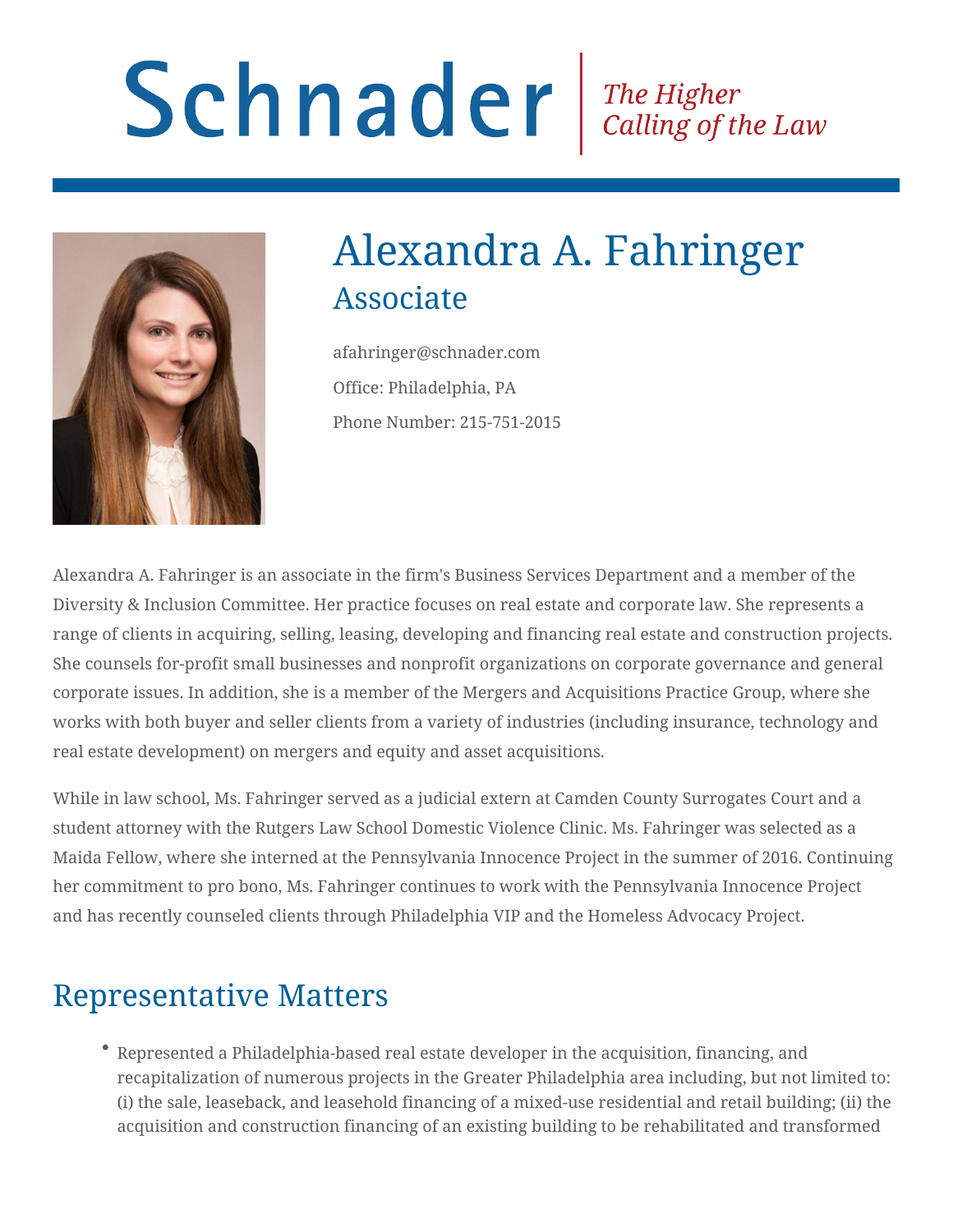into residential multi-family housing units; and (iii) the recapitalization of an existing portfolio of residential assets.

- Worked on a merger and acquisition team to handle all aspects of due diligence, vendor and customer notification of transfer, and governmental approvals in a variety of deals including the following recent engagements: (i) the merger of two non-profit corporations; (ii) equity and asset acquisitions of technology companies; and (iii) the asset acquisition of an insurance company.
- Assisted on a transaction to convey multiple parcels of land with environmental issues from one quasi-governmental authority to another. The process involved working with an oil and gas company to obtain a license agreement to access oil monitoring wells.
- Drafted commercial leases on behalf of landlord for local Philadelphia businesses.
- Assisted in the representation of a tax-exempt organization in an Internal Revenue Service examination.
- Reviewed and negotiated AIA construction contracts on behalf of developer for governmental entity affordable housing development projects.
- Aided buyer client in post-acquisition contract splits and assignments, and transitioning vendors and customers.

# Community and Pro Bono

- Atlantic Center for Capital Representation, 2020 Board Observer as a participant in the Philadelphia Bar Foundation's Board Observer Program
- Volunteer Income Tax Assistance Program (VITA), volunteer, 2016

## Education

- Rutgers University School of Law, J.D., Corporate and Business Law Certificate, *magna cum laude*, Order of the Coif, 2018
- University of Minnesota-Twin Cities, B.A., Sociology of Law, Criminology and Deviance, 2012

# Bar Admissions

- Pennsylvania, 2018
- Florida, 2020

#### Court Admissions

- U.S. District Court for the Eastern District of Pennsylvania
- U.S. District Court for the Southern District of Florida